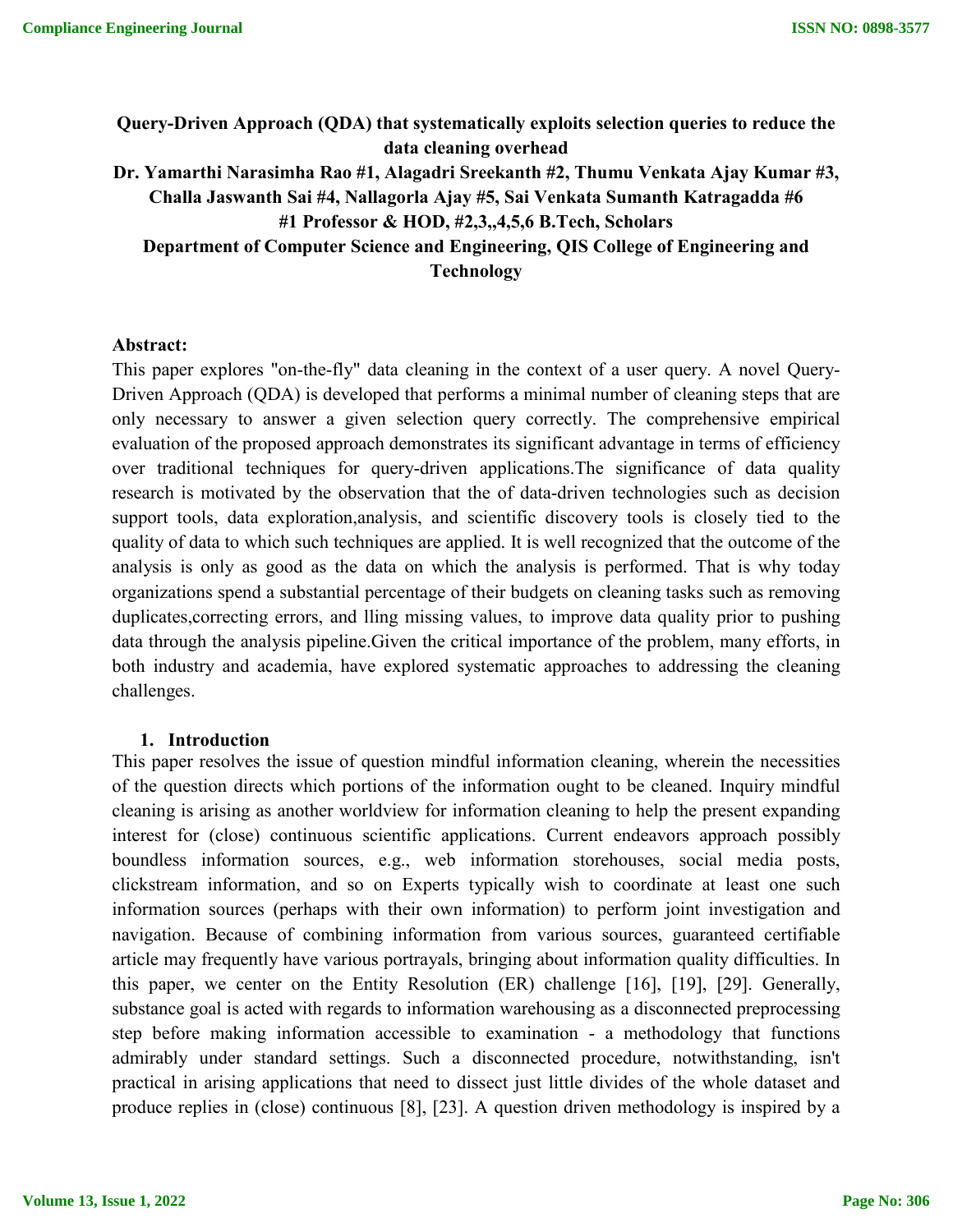few key viewpoints. To start with, the requirement for (close) constant investigation requires present day applications to execute expert scientific undertakings, making it unthinkable for those applications to utilize tedious norm back-end cleaning advances. Second, on account of information investigation situation (e.g., questions on internet based information), where an information expert might find furthermore break down information as a component of a solitary incorporated advance, the framework will know "what to clean" just at question time (while the expert is standing by to examine the information). Last, a situation where in a little association has an extremely enormous dataset, in any case, requirements to dissect just little partitions of it to reply a few insightful inquiries rapidly. In such a case, it would be counterproductive for that association to spend their restricted computational assets on cleaning every one of the information, particularly given that a large portion of it will be pointless. Ongoing work on question mindful ER have been proposed in the writing [7], [13], [14]. While such arrangements address inquiry mindful ER, they are restricted to make reference to coordinating as well as mathematical collection questions executed on top of grimy information. Information examination, nonetheless, regularly requires an alternate kind of questions requiring SQL-style choices. For example, a client keen on just very much refered to (e.g., with reference count over 45) papers composed by "Alon Halevy". Conversely to our work, the past methodologies can't take advantage of the semantics of such a choice predicate to diminish cleaning. To address these new cleaning difficulties we proposed a Query-Driven Approach (QDA) to information cleaning [2]. QDA is an altogether new reciprocal worldview for working on the effectiveness: it is not quite the same as hindering [19], [20], [21] and is normally substantially more successful related to impeding. Given a square B, and a discretionary complex determination predicate P, QDA dissects which substance sets don't should be set out to distinguish all substances in B that fulfill P. It does so by demonstrating substances in B as a diagram and settling edges (possibly) having a place with factions that might change the inquiry reply. QDA registers answers that are identical to those gotten by first utilizing a standard cleaning calculation, and then, at that point, questioning on top of the cleaned information. In any case, in numerous cases QDA registers such responses substantially more effectively. A key idea behind QDA is that of vestigiality. A cleaning step (i.e., call to determine) is minimal (i.e., superfluous) if QDA can ensure that it can in any case process a right last response without knowing the result of this purpose.

## **Literature Survey**

# **Analysis – Aware Approach To Entity Resolution**

In the era of big data, in addition to large local repositories and data warehouses, today's enterprises have access to a very large amount of diverse data sources, including web data repositories, continuously generated sensory data, social media posts, clickstream data from web portals, audio/video data capture, and so on. As a result, there is an increasing demand for executing up-to-the-minute analysis tasks on top of these dynamic and/or heterogeneous data sources by modern applications. Such new requirements have created challenging new problems for traditional entity resolution, and data cleaning in general, techniques. In this thesis, we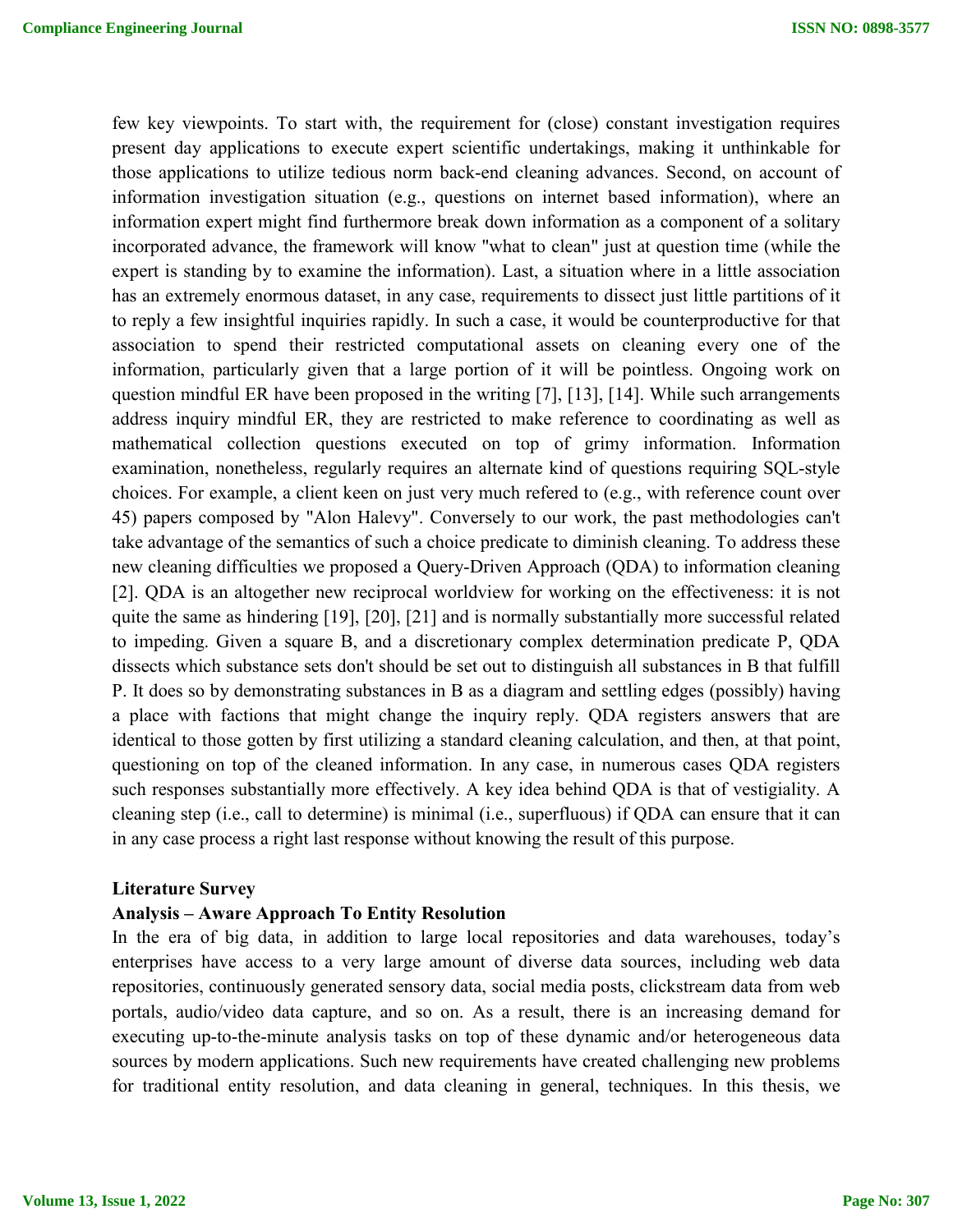respond to some of these challenges by developing an analysis-aware approach to entity resolution.

## **Query-Driven Entity Resolution for Historical Data**

Entity Resolution (ER) is the task of finding references that refer to the same entity across different data sources. Cleaning a data warehouse and applying ER on it is a computationally demanding task, particularly for large data sets that change dynamically. Therefore, a querydriven approach which analyses a small subset of the entire data set and integrates the results in real-time is significantly beneficial. Here, we present an interactive tool, called HiDER, which allows for query-driven ER in large collections of uncertain dynamic historical data. The input data includes civil registers such as birth, marriage and death certificates in the form of structured data, and notarial acts such as estate tax and property transfers in the form of free text. The outputs are family networks and event timelines visualized in an integrated way. The HiDER is being used and tested at BHIC center(Brabant Historical Information Center

#### **A Survey On Entity Resolution by Query Driven Approach**

This paper explores "on-the-fly" data cleaning in the context of a user query. A novel Query-Driven Approach (QDA) is developed that performs a minimal number of cleaning steps that are only necessary to answer a given selection query correctly. The comprehensive empirical evaluation of the proposed approach demonstrates its significant advantage in terms of efficiency over traditional techniques for query driven applications.

# **Progressive Query-driven Entity Resolution**

Entity Resolution (ER) aims to detect in a dirty dataset the records that refer to the same realworld entity, playing a fundamental role in data cleaning and integration tasks. Often, a data scientist is only interested in a portion of the dataset (e.g., data exploration); this interest can be expressed through a query. The traditional batch approach is far from optimal, since it requires to perform ER on the whole dataset before executing a query on its cleaned version, performing a huge number of useless comparisons. This causes a waste of time, resources and money. Proposed solutions to this problem follow a query-driven approach (perform ER only on the useful data) or a progressive one (the entities in the result are emitted as soon as they are solved), but these two aspects have never been reconciled. This paper introduces BrewER framework, which allows to execute clean queries on dirty datasets in a query-driven and progressive way, thanks to a preliminary filtering and an iteratively managed sorted list that defines emission priority. Early results obtained by first BrewER prototype on real-world datasets from different domains confirm the benefits of this combined solution, paving the way for a new and more comprehensive approach to ER.

#### **2. System Study**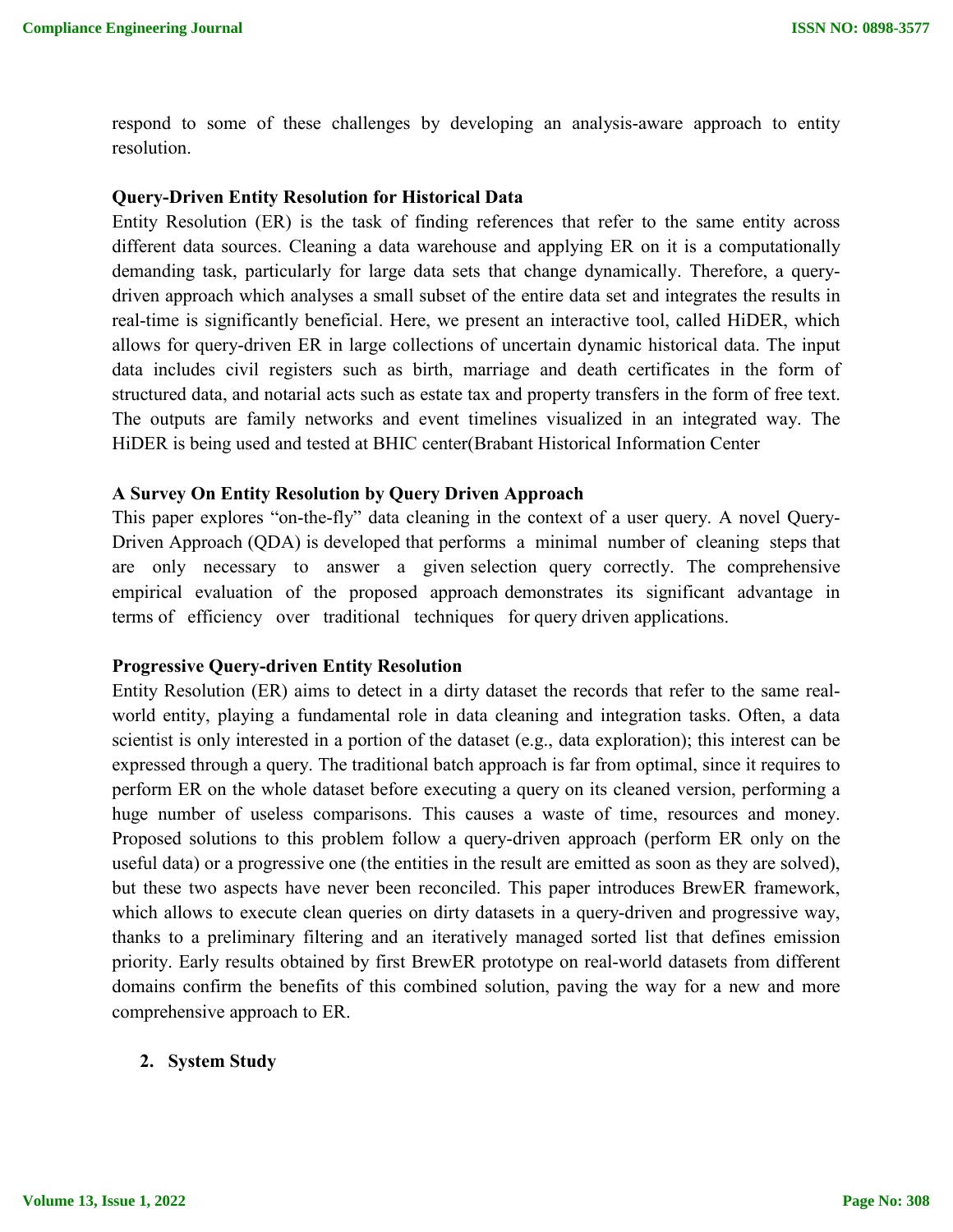These rules can be discovered from existing high quality data such as master data or manually identified data. Inspired by the swoosh method, each cluster is then merged into a composite record via a merge function. Finally a traditional ER method, denoted by T-ER, can be applied to identify the new data set. Moreover, in order to identify more records, the current ER result can be used as the training data to discover new ER-rules. The training data can also be obtained by using techniques, such as relevant feedback, crowd sourcing and knowledge extraction from the web. Therefore, with the accumulated information, ER-rules for more entities can be discovered.**Invalid rule.** A rule r is invalid if there exist records that match LHS(r) but do not refer to RHS(r) . Invalid rules might be discovered when the information of entities is not comprehensive. For example, suppose the training data set involves the records. The rule r: (name  $\frac{1}{4}$ "wei wang") $\circ$ (coa 2"zhang")) e1 can be generated. For o31, it matches LHS(r) but does not refer to e1. Therefore, r is an invalid rule.

**Incomplete rule set.** An ER-rule set R of entity set E is incomplete if there are records referring to entities in E that are not covered by R. Both the incomprehensive information of entities and continuous changes of entity features would cause a rule set become incomplete. To solve these problems, we develop some methods to identify candidate invalid rules and candidate useless rules and discover new effective ER-rules.

# **3. Proposed System:**

Entity resolution is a well-known problem and it has received signicant attention in the literature over the past few decades. A thorough overview of the existing work in this area can be found in surveys . We classify the ER techniques into two categories as follow:Generic ER. A typical ER cycle consists of several phases of data transformations that include: normalization, blocking,similarity computation, clustering, and merging ,which can be intermixed. In the normalization phase, the ER framework standardizes the data formats. The next phase is blocking which is a main traditional mechanism used for improving ER effciency The primary motivation of this paper is querie on online data.A key concept driving the QDA approach is that of vestigiality. A cleaning step (i.e., call to the resolve function fora pair of records) is called vestigial (redundant) if QDA can guarantee that it can still compute a correct answer without knowing the outcome of this resolve. We formalize the concept of vestigiality in the context of a large class of SQL selection queries and develop techniques to identify vestigial cleaning steps.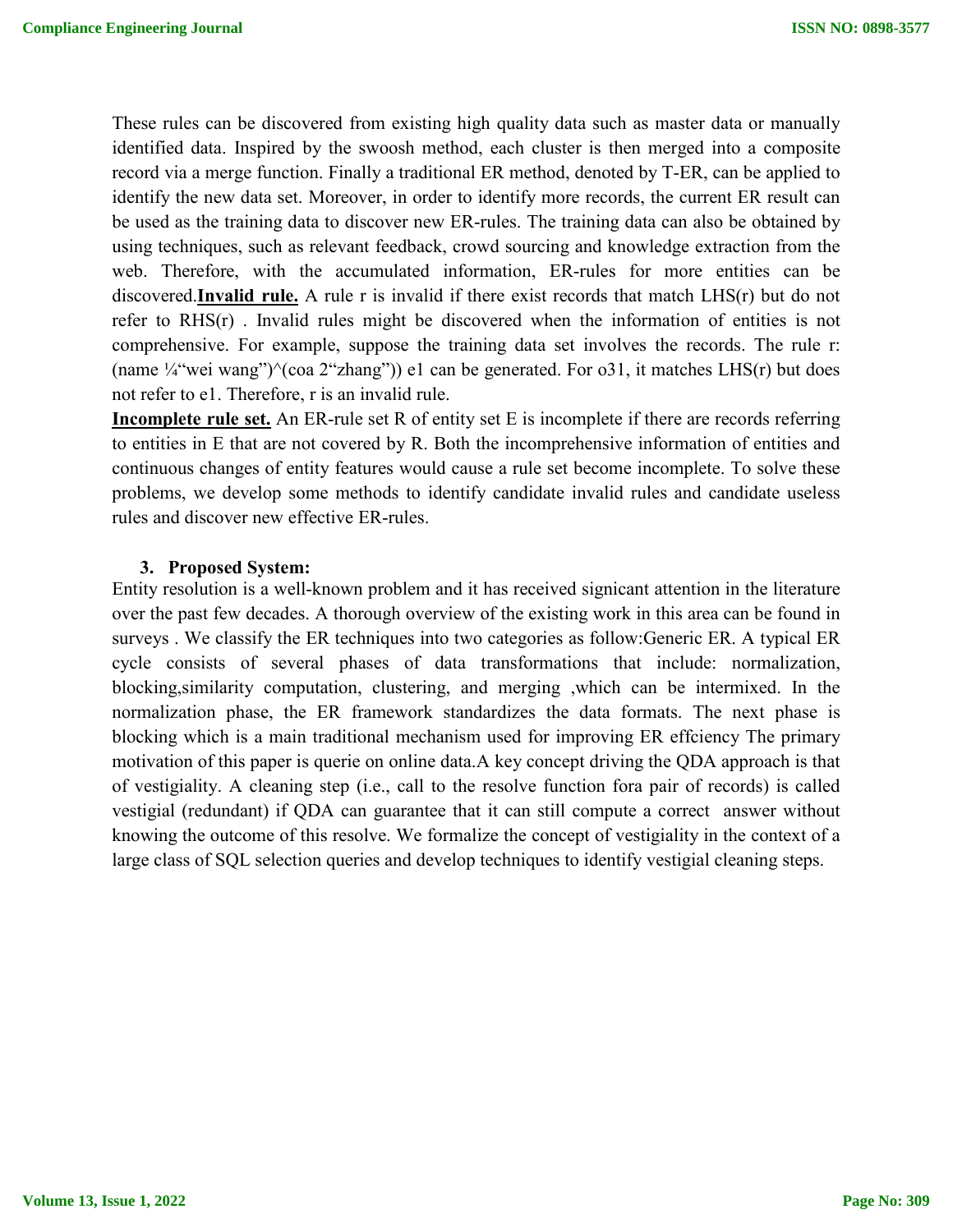

# **4. Lodgings Dataset Experiments**

In this segment, we run a few inquiries on a genuine lodgings dataset, which is bigger than the Google Scholar dataset utilized in the past area. This dataset incorporates inns data (e.g., inn id, lodging name, inn address, hotelcity, inn country, inn stars, inn cost, and so on) It contains 184, 169 lodgings where practically 40% are copies. We use min-hashing [22] to create a mark for each record (i.e., a variety of whole numbers where every number is created by applying an irregular hash capacity to the lodging name of the record). A while later, we utilize localitysensitive hashing [17] to put records with high closeness into 1,000 major squares. Then, we apply a similar impeding method utilized in the past segment to additional parcel these large squares. That is, we segment the records in each enormous block into more modest squares in light of the initial two letters and the last two letters of the lodging's name. Subsequently, if the names of two lodgings in one major square match in either the first or last two letters then they are placed in a similar little square. We carried out a pairwise resolve work which works on two records to conclude whether they are copies. It utilizes Soft-TF-IDF to look at the names of lodgings. We can characterize the various inquiries utilized in these tests into three distinct classes.

1) Class one - Inexpensive great lodgings in the US. Inquiries in this class comprise of the three predicates p1 : cost  $\leq$  t1, p2 : stars  $\geq$  t2, and p3 : country = 'US'. Subsequently, these questions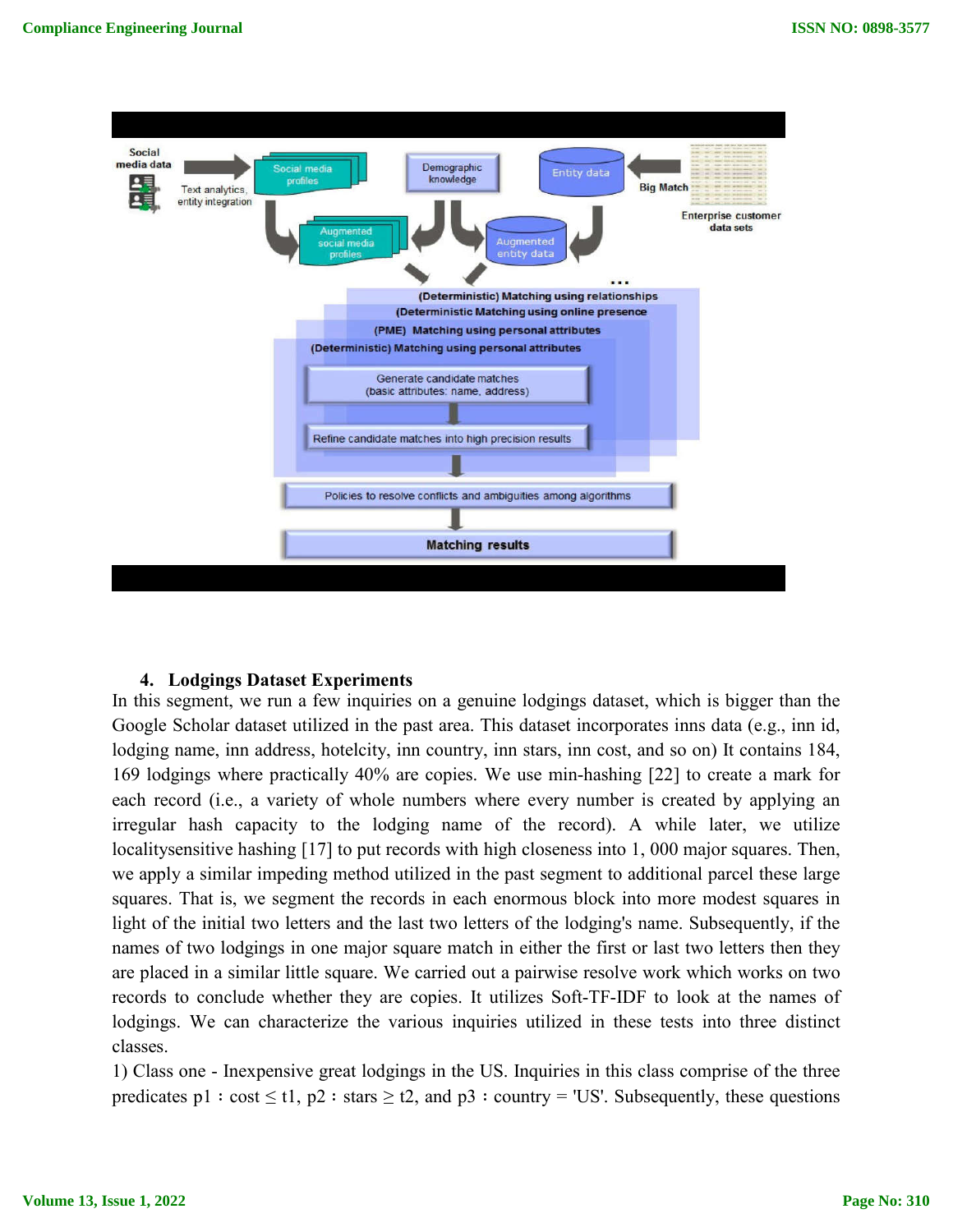comprise of three triples: an in-protecting triple  $\boxtimes 1 = (cost \leq t)$ , MIN, value), an in-protecting triple  $\boxtimes 2 =$  (stars  $\geq$  t2, MAX, stars), and an in-protecting triple  $\boxtimes 3 =$  (country = 'US', EXEMPLAR, country).

2) Class two - Overpriced inns. Questions in this class comprise of the two predicates p1 ∶ cost ≥ t1 and p2 : stars  $\leq$  t2. Thus, such inquiries comprise of two triples: an outpreserving triple  $\boxtimes$  1 = (cost  $\geq$  t1, MIN, cost) and an out-protecting triple  $\boxtimes$  2 = (stars  $\leq$  t2, MAX, stars). From Table, we can see that the subsequent blend  $\boxtimes$ 1 ∧ $\boxtimes$ 2 is out-protecting.

3) Class three - Poor quality inns. Questions in this class comprise of the two predicates p1 ∶ stars  $\leq$  t1 and p2 : country = t2. In this manner, these inquiries comprise of two triples: an outpreserving triple  $\boxtimes 1 =$  (stars  $\leq$  t1, MAX, stars) and an inpreserving triple  $\boxtimes 2 =$  (country = t2, EXEMPLAR, country).

| $T_{\rm 1}$    | $T_{\mathbf{j}}$ | $\tau_i \wedge \tau_j$ | $\tau_i \vee \tau_j$ | $\neg$ Ti      |
|----------------|------------------|------------------------|----------------------|----------------|
| in-preserving  | in-preserving    | in-preserving          | in-preserving        | out-preserving |
| in-preserving  | out-preserving   | neither                | neither              | out-preserving |
| out-preserving | in-preserving    | neither                | neither              | in-preserving  |
| out-preserving | out-preserving   | out-preserving         | out-preserving       | in-preserving  |
| in-preserving  | neither          | neither                | neither              | out-preserving |
| neither        | in-preserving    | neither                | neither              | neither        |
| out-preserving | neither          | neither                | neither              | in-preserving  |
| neither        | out-preserving   | neither                | neither              | neither        |
| neither        | neither          | neither                | neither              | neither        |

# **Triples generalization**

# **5. Conclusion:**

In this paper, we have studied the Query-Driven Entity Resolution problem in which data is cleaned \on-the-y" in the context of a query. We have developed a query-driven entity resolution framework which efficiently issues the minimal number of cleaning steps solely needed to accurately answer the given selection query. We formalized the problem of query-driven ER and showed empirically how certain cleaning steps can be avoided based on the nature of the query. This research opens several interesting directions for future investigation. While selection queries (as studied in this paper) are an important class of queries on their own, developing QDA techniques for other types of queries (e.g.,joins) is an interesting direction for future work. Another direction is developing solutions for efficient maintenance of a database state for subsequent querying.

# **References**

[1] http://web.cs.ucla.edu/ $\Box$ palsberg/h-number.html. [Online; accessed 30-June-2016].

[2] H. Altwaijry et al. Query-driven approach to entity resolution.VLDB, 2013.